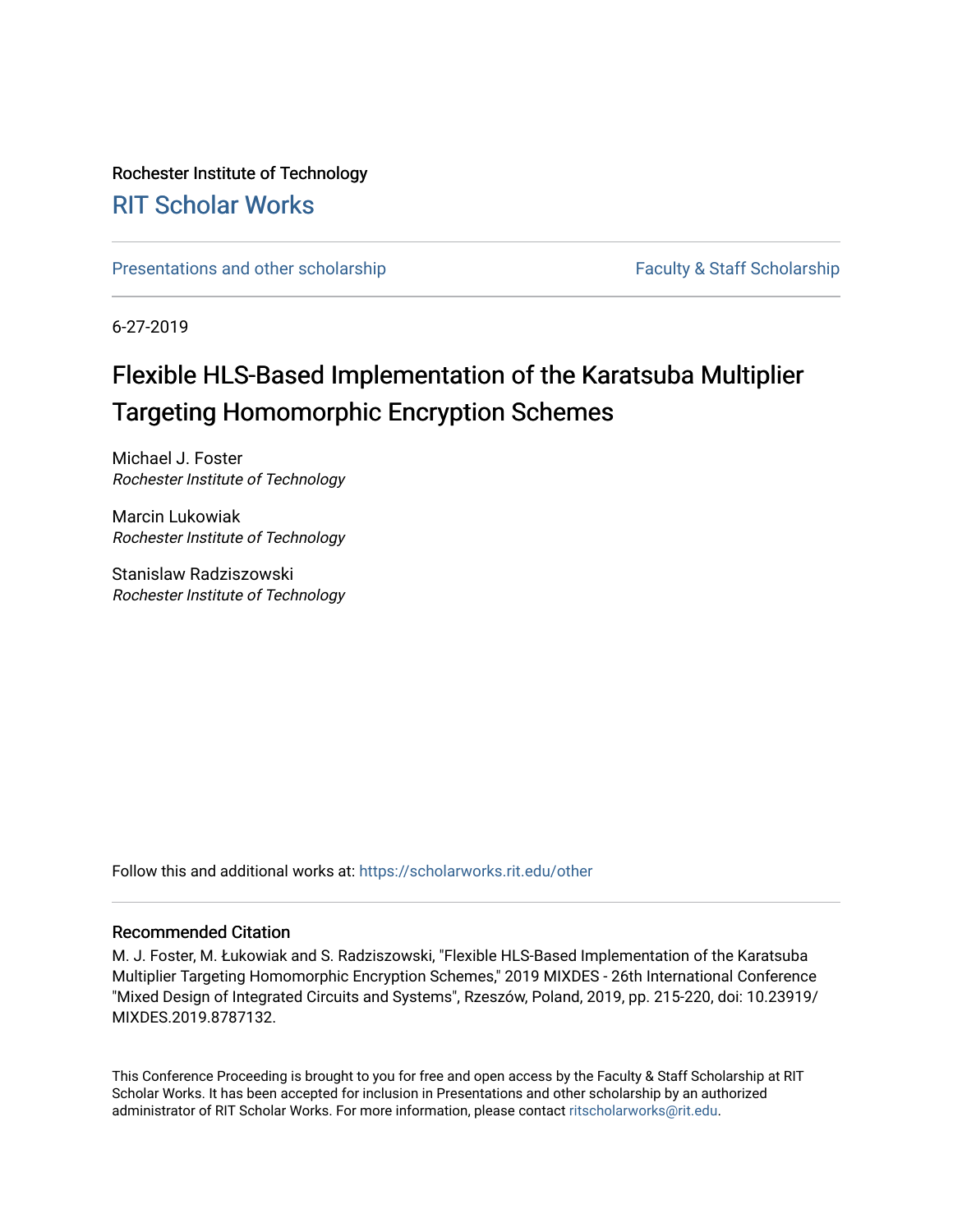## Flexible HLS-Based Implementation of the Karatsuba Multiplier Targeting Homomorphic Encryption Schemes

Michael J. Foster, Marcin Łukowiak, Stanisław Radziszowski Rochester Institute of Technology, Rochester, NY {mf1656,mxlecc}@rit.edu, spr@cs.rit.edu

*Abstract*—Custom accelerators for high-precision integer arithmetic are increasingly used in compute-intensive applications, in particular homomorphic encryption schemes. This work seeks to advance a strategy for faster deployment of these accelerators using the process of high-level synthesis (HLS). Insights from existing number theory software libraries and custom hardware accelerators are used to develop a scalable implementation of Karatsuba modular polynomial multiplication. The accelerator generated from this implementation by the high-level synthesis tool Vivado HLS achieves significant speedup over the implementations available in the highly-optimized FLINT software library. This is an important first step towards a larger goal of enabling HLS-based homomorphic encryption in the cloud.

*Index Terms*—High-Level Synthesis, Karatsuba Multiplier, FPGA.

### I. INTRODUCTION

The recent surge in cloud services is revolutionizing the way that data is stored and processed. Providers such as Nimbix [1], IBM [2], and Amazon [3] are now giving anyone with an Internet connection access to massive amounts of storage and computational resources. Of course, this access comes at a cost. Although some cloud *storage* services offer end-to-end data encryption [4], cloud *computing* services require that the user's data be given to the service provider's computers in an unencrypted form. As a result, users are required to trust the integrity of the service provider and the security of its data centers. This may not be a barrier for some users, but for others who wish to work with personal data such as medical records, or to run proprietary algorithms, the risk is significant.

Homomorphic Encryption (HE) schemes can offer a solution to this dilemma, as they allow computations to be performed on encrypted data. For example, as shown in Figure 1, if a user wants to perform an operation with two plaintext operands, the homomorphic version of the operation can be performed using only the encrypted versions of the operands. The homomorphic operation will return an encrypted output. The decryption of this output is equivalent to the output which would have been received if the normal operations were performed on the unencrypted operands. This type of encryption would enable users to utilize a cloud computing service without ever giving the service provider access to the unencrypted inputs or outputs.

The main obstacle in progress on the above is high computecost of multiple-precision integer and polynomial multiplication. Recent work on the acceleration of such algorithms using GPUs has produced some promising results [5]. Fieldprogrammable gate arrays (FPGAs) are another family of computing devices which may compete with GPUs or complement them, offering a higher degree of datapath programmability while also enabling rapid execution of highly-parallel computational loads [6][7][8][9][10].

If hardware acceleration of HE with field-programmable field arrays (FPGA) is to be widely used in the cloud, the hardware implementation process must be cost-effective and accessible to both application and system developers [2][11]. Circuit design for FPGAs has traditionally been a time-intensive process which required specialized training in digital circuit design and hardware description languages. A layer of abstraction needs to be added in order to make it more accessible to application software developers and to accelerate the circuit design process in general. This can be accomplished by making use of state-of-the-art high-level synthesis (HLS) tools, which take software descriptions of algorithms (usually written in  $C$  or  $C++$ ) and convert them into hardware accelerators. This is not a new idea. This type of tools has been around for the last 30 years, but previous generations were much more difficult to use, and the results were often not satisfactory [12]. As the third generation of HLS tools evolves, their performance is becoming much more promising.

In this paper, we begin by presenting previous work which has been done in the development of optimized software libraries and HE hardware accelerators. Then, we describe the details of our approach of mapping the classical recursive Karatsuba multiplication algorithm into a flexible HLS-based FPGA hardware implementation. We also discuss synthesis results in the context of performance and computing resource usage for sizes up to a threshold suitable for use in HE systems.

#### II. RELATED WORK

## *A. Software Libraries*

Many software implementations of HE are built upon several layers of libraries. At the lowest level, mathematical libraries, such as GMP [13] and MPIR [14], are used to perform core mathematical operations. The functions in these core libraries are individually optimized for specific CPU architectures, often at the level of assembly code. The core libraries are then used inside number theory libraries, such as NTL [15] and FLINT [16], as building blocks for polynomial multiplication and other more elaborate mathematical operations. At the top layer, HE software implementations like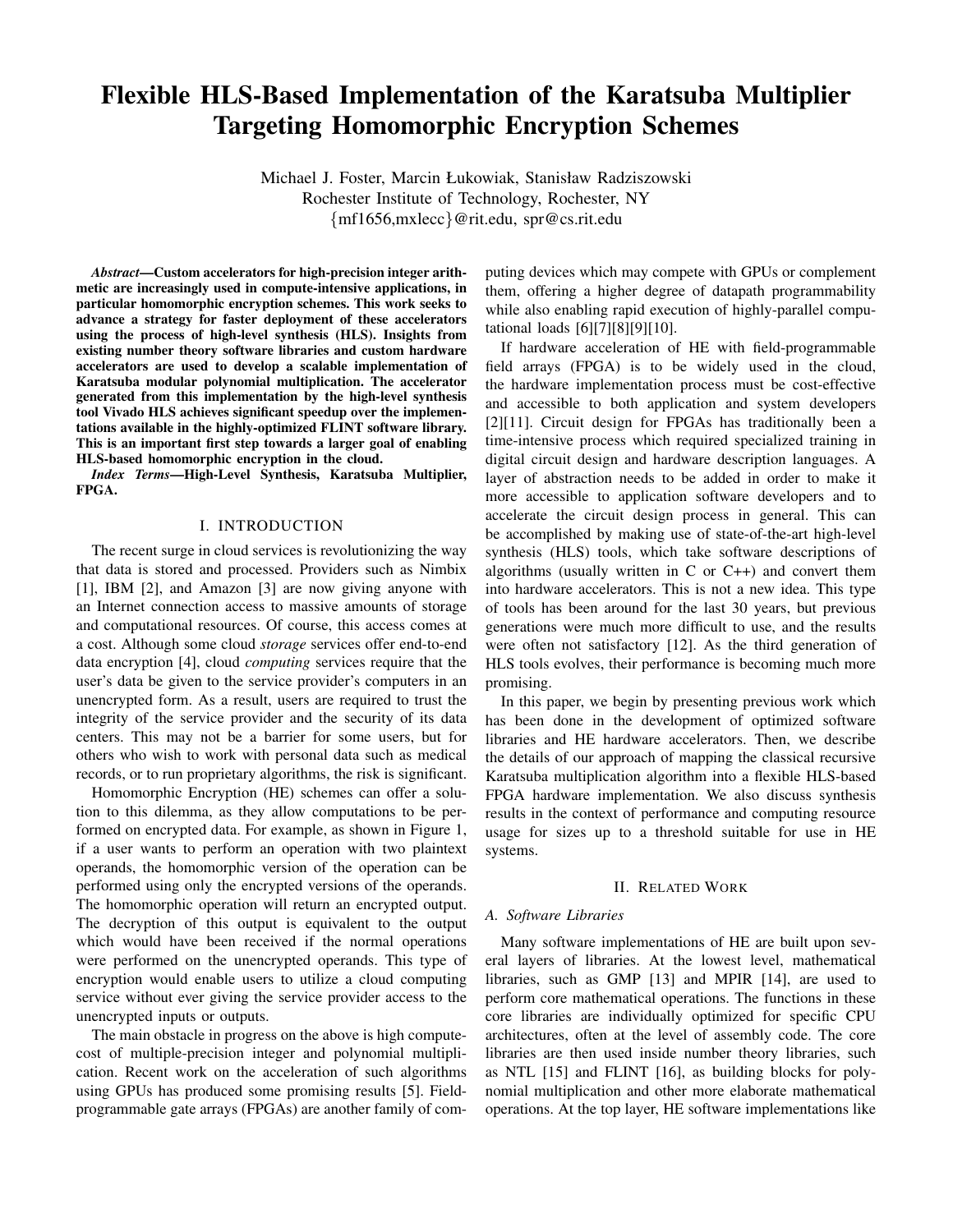

Fig. 1. The process flow for using homomorphic encryption with a cloud service. "PT" represents plaintext, and "CT" represents ciphertext. The "Encrypt," "Evaluation," and "Decrypt" operations are all defined by the homomorphic encryption scheme being used. Key management is not included in this diagram.

HElib [17], Scarab [18], and other projects [19] use the number theory library functions to implement specific HE schemes.

### *B. Hardware Accelerators*

Since initial work on fully homomorphic encryption was published [20], researchers have been developing custom hardware accelerators for different proposed schemes [6][7][8][9][10] in order to try to boost their performance. Much of this work focused on developing modular designs for the acceleration of the especially expensive operations, such as modular multiplication of very high degree polynomials. There has also been recent works on using HLS tools in the design process of hardware-software HE schemes and Karatsuba multiplication [21][22]. It is not possible, however, to compare them with our results as [21] focuses solely on acceleration of complete HE encryptions, and [22] is targeting polynomials with 32-bit coefficients only.

#### III. PROPOSED METHODOLOGY

Recent case studies have shown that currently available HLS tools are getting close to being competitive with handwritten Hardware Description Language (HDL) models optimized at Register Transfer Level (RTL) [23][24]. These competitive HLS implementations, however, must be developed with an understanding of the desired final circuit and be carefully optimized with synthesis directives. This notable difference between software written for a CPU and software written for HLS requires creation of HLS-optimized versions of existing software algorithms. This fact has been well understood throughout the history of HLS tool development [25][26].

To support deployment of HE applications (as hardwaresoftware systems where hardware components are implemented on FPGA devices), we are aiming at creating a library of high-level mathematical functions similar to those that are found in software libraries, but tuned for the use with HLS. Once this library is created, the design flow shown in Figure 2 can be used to generate hardware accelerator(s) for hardwaresoftware implementation of the system. The process would simply replace functions which are optimized for CPUs, with functionally equivalent components from our new library.



Fig. 2. The HE accelerator design flow proposed by this work.

As significant portion of the custom hardware accelerator work mentioned earlier has focused on the large size multiplication operations, we decided to make Karatsuba polynomial multiplication the first algorithm for our proof-of-concept library. The biggest challenge here was in mapping a recursive algorithm to hardware.

## IV. KARATSUBA MULTIPLICATION AND HLS

In low-level software libraries, such as GMP [13] and MPIR [14], several multiplication algorithms are implemented. When the high-level, generic multiplication function is called, one of these algorithms is selected based upon the size of the operands. Table I shows the operand bit-length thresholds used by MPIR to determine which algorithm should be used for

TABLE I OPERAND SIZE THRESHOLDS FOR MULTIPLICATION USING MPIR FOR CPU ARCHITECTURES [27].

|            | Threshold for a      | Threshold for     |  |
|------------|----------------------|-------------------|--|
| Algorithm  | Generic Architecture | x86 64 Haswell    |  |
|            | with 32-bit Limbs    | with 64-bit Limbs |  |
|            | (bits)               | (bits)            |  |
| Schoolbook | N/A                  | N/A               |  |
| Karatsuba  | 1024                 | 1024              |  |
| Toom-3     | 4096                 | 6720              |  |
| Toom-4     | 9600                 | 15744             |  |
| $Toom-8.5$ | 12832                | 19392             |  |
| FFT        | 128320               | 249856            |  |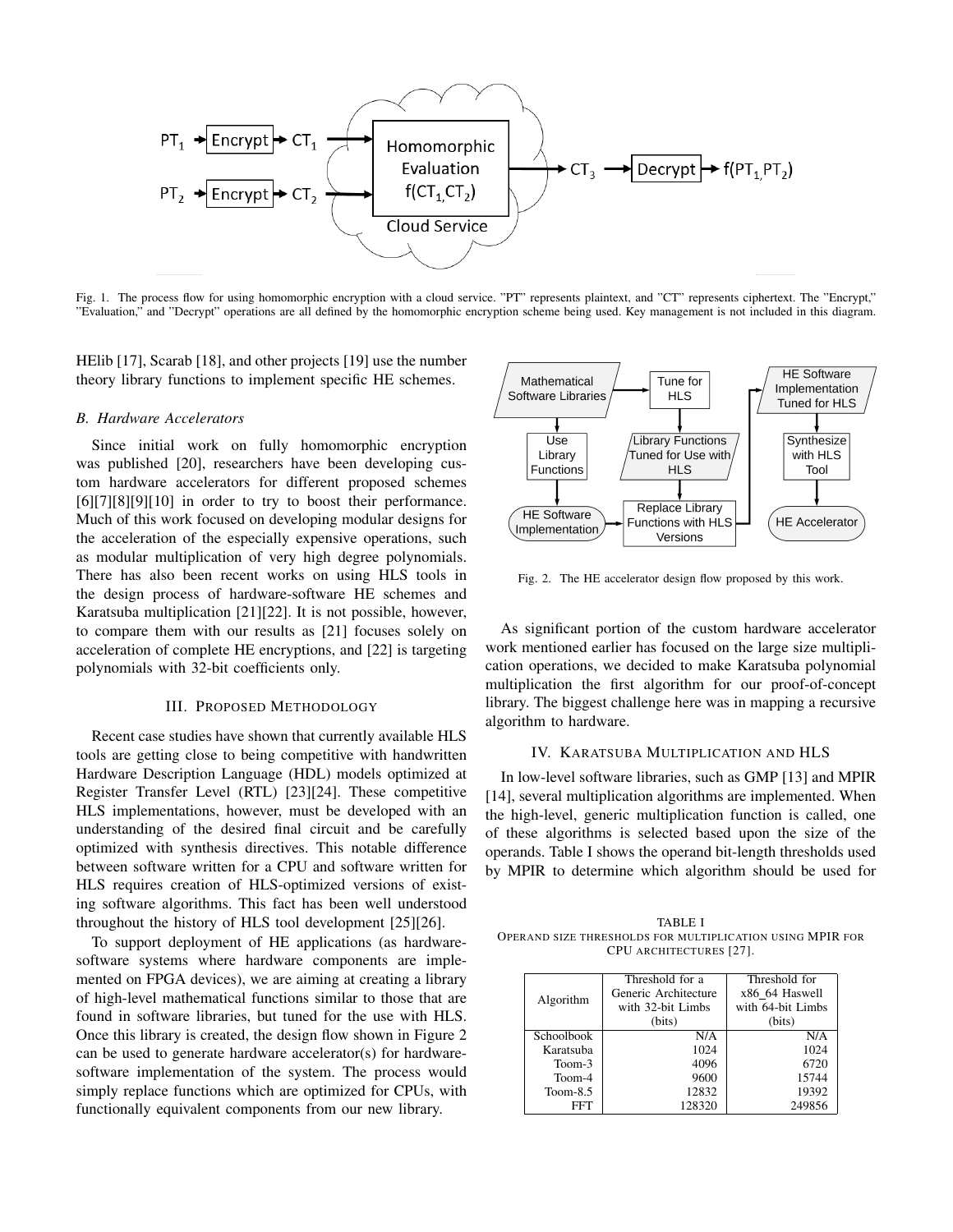

Fig. 3. Top layers of tree structure created by the Karatsuba algorithm with depth  $m = \log_2 n$  and  $3^m$  leaves. Three branches evaluate  $A_H B_H$ ,  $A_L B_H$  +  $A_H B_L$  and  $A_L B_L$ , respectively.

integer multiplication. A similar set of algorithms is used by higher-level libraries for polynomial multiplication. The algorithms and thresholds shown in Table I were selected for CPU architectures. These selections may not be the same for much different devices, such as field-programmable gate array (FPGA). This work specifically focuses on implementing the Karatsuba polynomial multiplication algorithm. This algorithm was selected because of some promising Field-programmable gate array (FPGA) implementation results presented in [28].

### *A. Karatsuba Multiplication Algorithm*

The Karatsuba algorithm [29] offers an approach for polynomial multiplication that allows it to outperform the schoolbook method for sufficiently large operands. Let  $A$  and  $B$  be two polynomials of degree  $n - 1$  with integer coefficients, where  $n = 2^m$ . The first step in the algorithm is to divide A and B into polynomials half their size referred to as  $A_H$ ,  $A_L$ ,  $B_H$ , and  $B_L$ , respectively. The operands can therefore be written as:

$$
A = A_L + A_H x^{n/2}, \quad B = B_L + B_H x^{n/2}.
$$

When multiplied out, they produce:

$$
A \times B = A_H B_H x^n + (A_L B_H + A_H B_L) x^{n/2} + A_L B_L.
$$

Notice that the term  $(A_L B_H + A_H B_L)$  requires two multiplications and one addition. With some rearranging we have

$$
A_L B_H + A_H B_L = (A_L + A_H)(B_H + B_L) - A_L B_L - A_H B_H.
$$

One multiplication has been removed (since multiplications  $A_L B_L$  and  $A_H B_H$  once computed can be reused), but one addition and two subtractions have been added. When the operands are large enough that one addition and two subtractions are faster to execute than one multiplication. This is a better choice than the schoolbook method. In terms of complexity, Karatsuba algorithm is of the order  $O(n^{1.58})$  [29]. In the remainder of this paper we consider a commonly studied case of polynomials  $A, B$  in  $Z_q[x]$ , where all coefficients are reduced modulo q.

#### *B. Karatsuba Tree and Recursion*

As shown in Figure 3, the structure of the Karatsuba equation creates a ternary tree of products. The left, middle, and right branches in the figure represent the  $A_H B_H$ ,  $(A_L + A_H)(B_L + B_H)$ , and  $A_L B_L$  products, respectively. Each product in the tree is further broken down into three sub-products until the leaf nodes of the tree contain integer products of coefficients instead of polynomial products.

#### *C. Karatsuba Tree Evaluation*

A C-language implementation was written to follow Karatsuba trees. Software implementations of Karatsuba included in libraries such as FLINT [16] evaluate the tree recursively. Since Vivado HLS does not support recursive implementations, a non-recursive implementation was needed. The process of converting a recursive function into a non-recursive function is straightforward in software when high-level data structures, such as stacks, are readily available, but this process is more complex when the software is being prepared for HLS.

Recursion was replaced by a tree evaluation strategy which simply started at the leaf nodes and worked up the tree computing all of the intermediate products that shared the same level before moving further up the tree. In software, this was implemented using 'for' loops iterating across the width of the tree for each level. By default, each loop was synthesized into its own state machine. Each loop could be unrolled using the UNROLL synthesis directive in order to create parallel instances of the loop logic. This approach was used in order to leverage an FPGA's capabilities by computing intermediate products in parallel.

In most cases pipelining proved to be more effective in boosting performance than loop unrolling. Each 'for' loop was given its own memory structure (array in C) and was pipelined using PIPELINE synthesis directives. This synthesized to several consecutive high-throughput independent processors. DATAFLOW directives were used to place FIFOs between each of these processors. This configuration allowed the series of loop level processors to act as a pipeline at the system level. The throughput of the system is equal to the lowest throughput of any loop level processor in the pipeline. The result was a Karatsuba accelerator with a large latency but high throughput.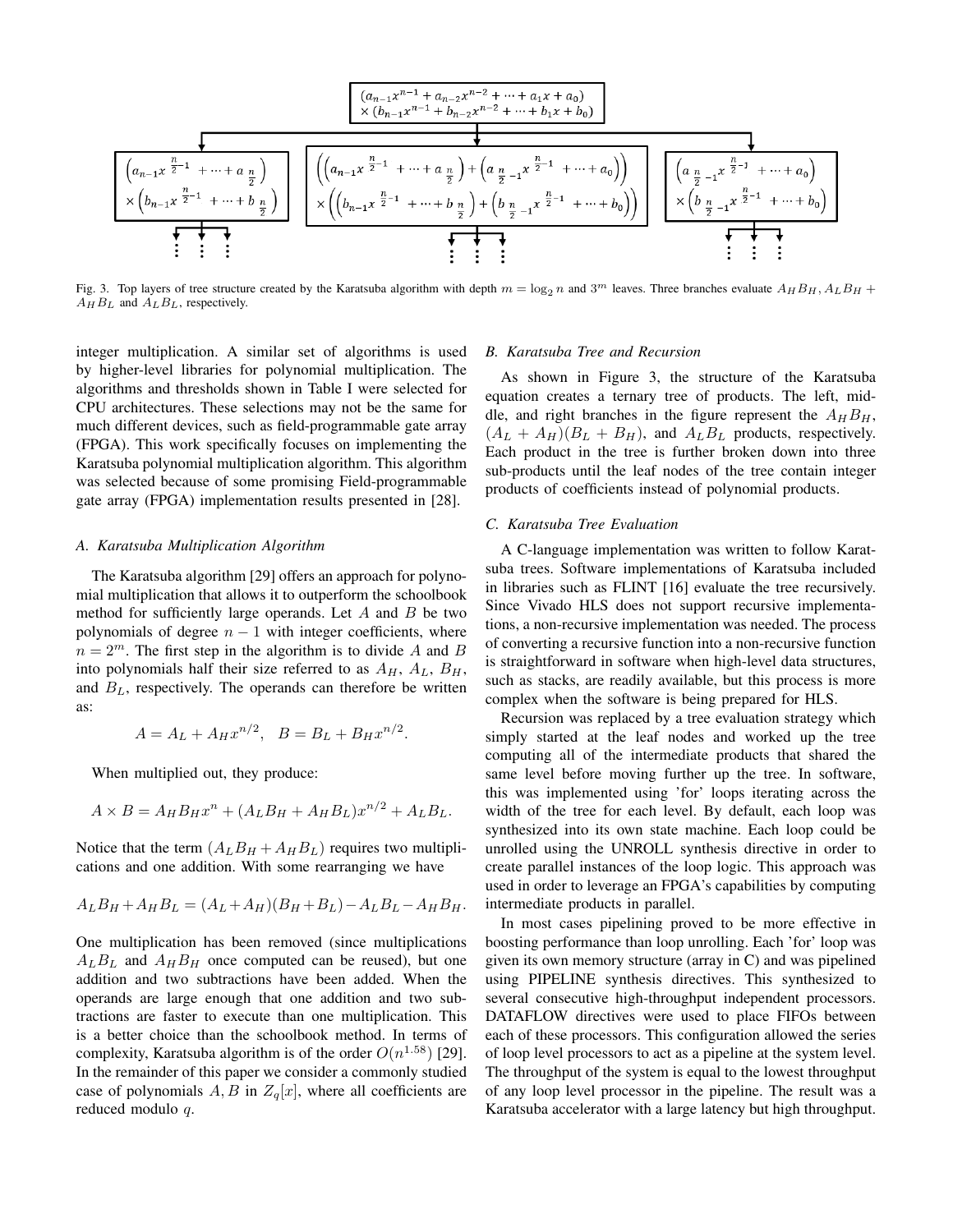The throughput and resource usage of the accelerator can be adjusted by choosing the number of memory ports in each loop level processor's memory structure and changing the number of operations which are performed per loop. The throughput of a level loop processor is often related to the number of iterations of the 'for' loop from which it was derived. If the operations performed in a 'for' loop can be divided into multiple consecutive 'for' loops with fewer iterations than the original loop, the result in hardware would likely have a higher throughput at the expense of a higher latency.

#### *D. Karatsuba Processor Structure*

The final Karatsuba processor design, shown in Figure 4, breaks the lower levels of the Karatsuba tree into nine subtrees and evaluates these subtrees in parallel to maximize throughput. In this figure, the parameter  $n$  represents the maximum number of coefficients that can be in each multiplicand, and  $c$ is the maximum bit width of each coefficient. The parameter  $k$  is the number of subtrees which are evaluated in parallel. In the final design,  $k$  was equal to 9. The final Subproduct Combine function performed the product combination steps (i.e. additions and subtractions) for the last few levels of the tree and produced the final product.

Figure 5 shows the internal structure of the Karatsuba Tree Evaluation processor. Each step was performed in a 'for' loop which could be unrolled or pipelined via synthesis directives. The best balance between performance and resource use was achieved by pipelining all loops, parallelizing the memory structures with ARRAY\_PARTITION directives, and minimizing the use of loop unrolling.

As shown in Figure 5, this implementation of Karatsuba included modulo  $q$  reduction of intermediate results leading to c-bit coefficients,  $q < 2<sup>c</sup>$ . Barrett reduction [30][31] was used for the leaf products. For the rest of the circuit, reduction was performed using circuit which would check if a value was above the modulus and, if it was, subtract the modulus from the value. This logic proved to be more resource efficient than implementing a full Barrett reduction circuit for each step. The number of checks and subtractions performed was varying, dependent upon the amount by which the value of interest could have increased beyond the modulus.

## *E. Results*

Execution times of the Karatsuba modular polynomial multiplication function from a highly-optimized software library FLINT were captured on a computer with quad-core AMD A10-7850K running at a 3.7 GHz clock frequency. The computer was running Red Hat Enterprise Linux operating system with 14.5 GB of RAM. The FPGA execution times were taken from the Vivado HLS 2017.2 for a Xilinx Virtex UltraScale xcvu190-flgb2104-3-e device running at the maximum clock frequency of 200MHz. Figure 6 shows the speedup of the HLS Karatsuba implementation running on an FPGA over the FLINT library's Karatsuba polynomial multiplication function running on a CPU. The FPGA hardware results don't include potential overheads associated with data transfers between FPGA fabric and top-level system. On the other hand, those could be minimized in a complete system performing streamlined calculations. For 64-bit coefficients, the achieved speedup is in the range from 4 to 9, for 128-bit coefficients from 48 to 74, and for 192-bit coefficients from 81 to 137.

TABLE II RESOURCE AVAILABLE ON TARGET FPGA DEVICE.

| Xilinx Virtex UltraScale              |        |         |         |  |  |  |
|---------------------------------------|--------|---------|---------|--|--|--|
| xcvu190-flgb2104-3-e device resources |        |         |         |  |  |  |
| BRAM (36Kb)                           | DSP48E | FF      | LUT     |  |  |  |
| 3780                                  | 1800   | 2148480 | 1074240 |  |  |  |

Since the HLS Karatsuba implementation stores the intermediate products on the FPGA fabric, its ability to scale is strictly reliant upon the amount of available memory resources i.e. BRAMs. Table II presents a summary of major hardware resources available on our target device. The full FPGA resource requirements for each operand size are given in Table III.

The bit width  $c$  of the coefficients had no effect on the overall throughput of the system. As the coefficient bit width was increased, wider cascades of DSP48's were synthesized on the FPGA. As shown in Figure 7, these cascades consisted of several groups of parallel DSP48's placed in consecutive layers. The intermediate products calculated by each DSP48 were combined into a final product. The increase in depth of these cascades as the width  $c$  was increased was minimal. For example, the latency of the module responsible for the calculation of the leaf products increased by only 2 clock cycles (from 19 to 21 cycles) when the coefficient bit width was changed from 32 bits to 64 bits. The interval of the module stayed constant at 18 clock cycles. This constant throughput despite

TABLE III RESOURCE USAGE FOR KARATSUBA FPGA IMPLEMENTATIONS. \*MORE FPGA BRAMS REQUIRED THAN SUPPORTED BY TARGET DEVICE.

| Coeff.  | Coeff. |                    |        |             |     |
|---------|--------|--------------------|--------|-------------|-----|
| per     | Width  | Resource Usage [%] |        |             |     |
| Operand | (bits) | <b>BRAM</b>        | DSP48E | $_{\rm FF}$ | LUT |
| 32      | 64     | 9                  | 24     | 5           | 7   |
|         | 128    | 23                 | 72     | 8           | 13  |
|         | 192    | 32                 | 72     | 13          | 19  |
| 64      | 64     | 19                 | 24     | 7           | 10  |
|         | 128    | 37                 | 72     | 18          | 25  |
|         | 192    | 52                 | 72     | 18          | 25  |
| 128     | 64     | 24                 | 24     | 9           | 13  |
|         | 128    | 49                 | 72     | 15          | 21  |
|         | 192    | 67                 | 72     | 23          | 31  |
| 256     | 64     | 30                 | 24     | 11          | 15  |
|         | 128    | 60                 | 72     | 19          | 26  |
|         | 192    | 83                 | 72     | 28          | 37  |
| 512     | 64     | 36                 | 24     | 13          | 18  |
|         | 128    | 72                 | 72     | 22          | 30  |
|         | 192    | 99                 | 72     | 33          | 43  |
| 1024    | 64     | $122*$             | 24     | 15          | 21  |
|         | 128    | $223*$             | 72     | 26          | 35  |
|         | 192    | $344*$             | 72     | 38          | 49  |
| 2048    | 64     | 299*               | 24     | 17          | 24  |
|         | 128    | 576*               | 72     | 30          | 39  |
|         | 192    | $875*$             | 72     | 43          | 55  |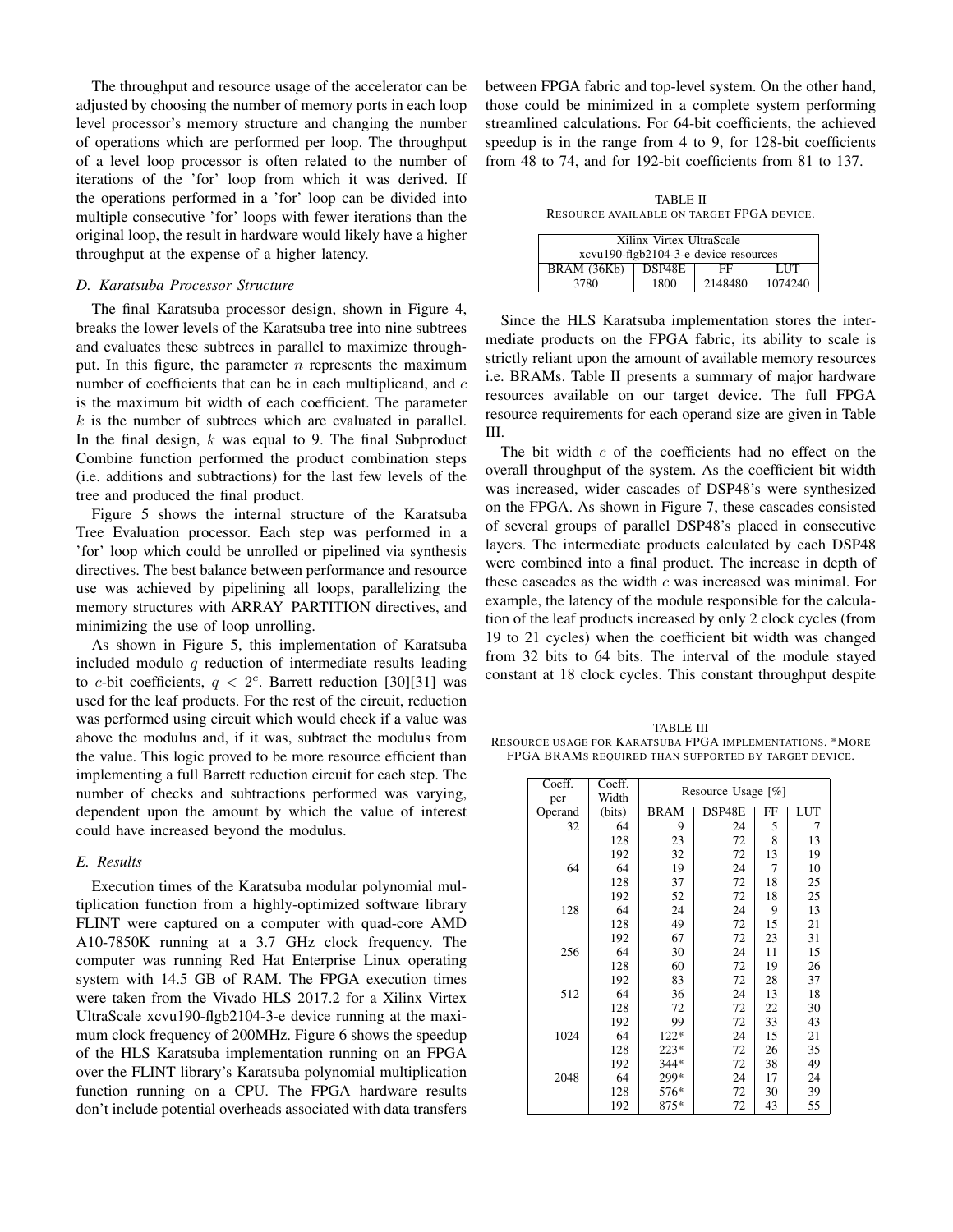

Fig. 4. Top-level block diagram of the Karatsuba circuit.



Fig. 5. Block diagram for the Karatsuba tree evaluation circuit.



Fig. 6. Speedup results for HLS Karatsuba accelerator.

an increase in coefficient bit width contributed significantly to speedups shown for the larger coefficient sizes in Figure 6.

## V. CONCLUSION AND FUTURE WORK

HLS is becoming a powerful tool in the world of hardware acceleration. Our results show that, if used with care, current HLS tools can provide significant speedups for computationally demanding operations. HLS tools have come a long way in recent years and will likely be an important part of hardware acceleration in the future.

The potential of our HLS Karatsuba implementation to scale is strictly reliant upon the amount of on-chip memory resources i.e. BRAMs. Our future work will explore modifications to current solution to incorporate off-chip memory instead of BRAMs. Another next step after this work is to use the insights gained from the development of the Karatsuba accelerator for the development of a library of functions that will support a full set of homomorphic operations.

#### **REFERENCES**

[1] Nimbix Inc., "Nimbix: High Performance Computing (HPC) Cloud."